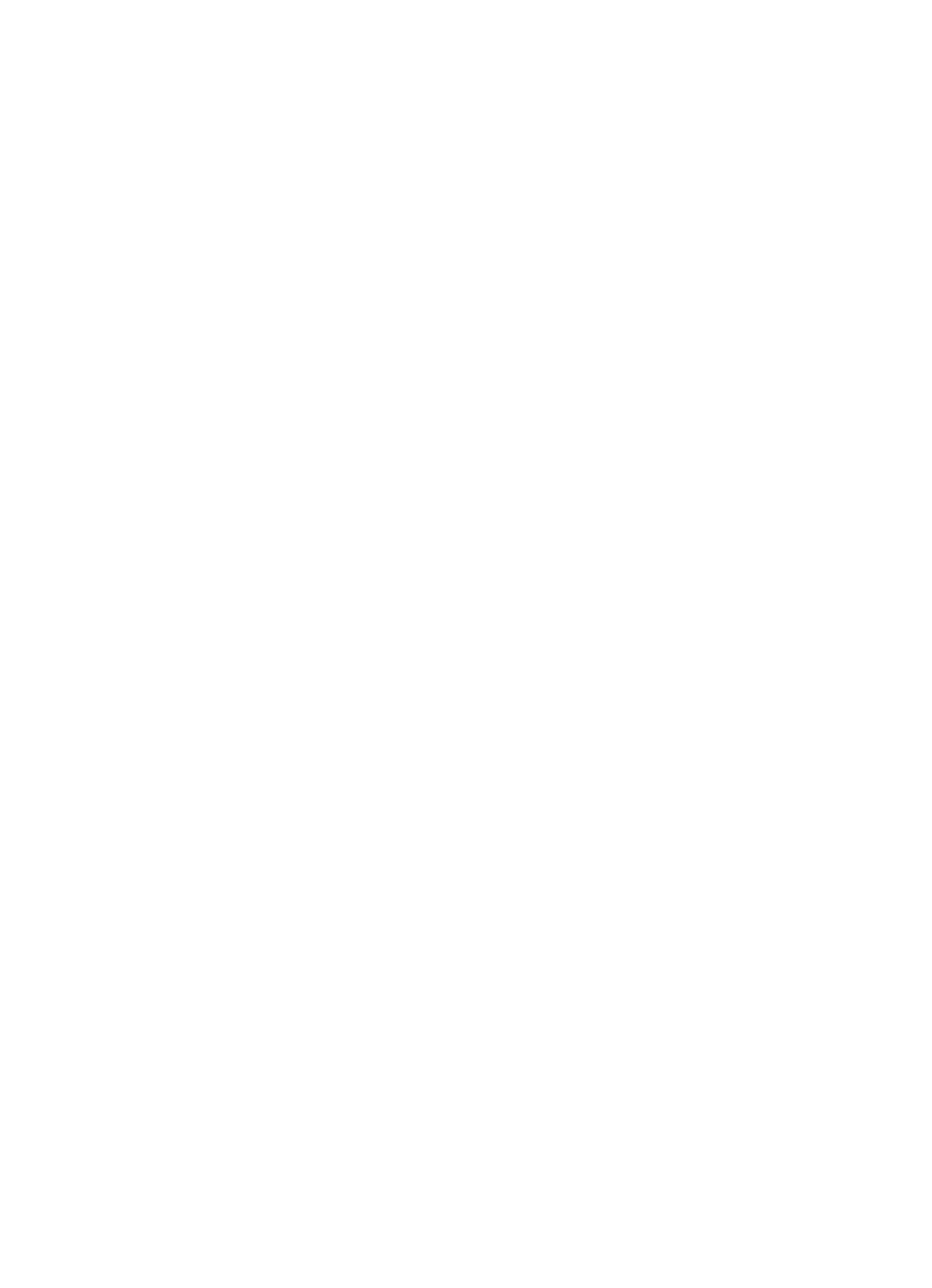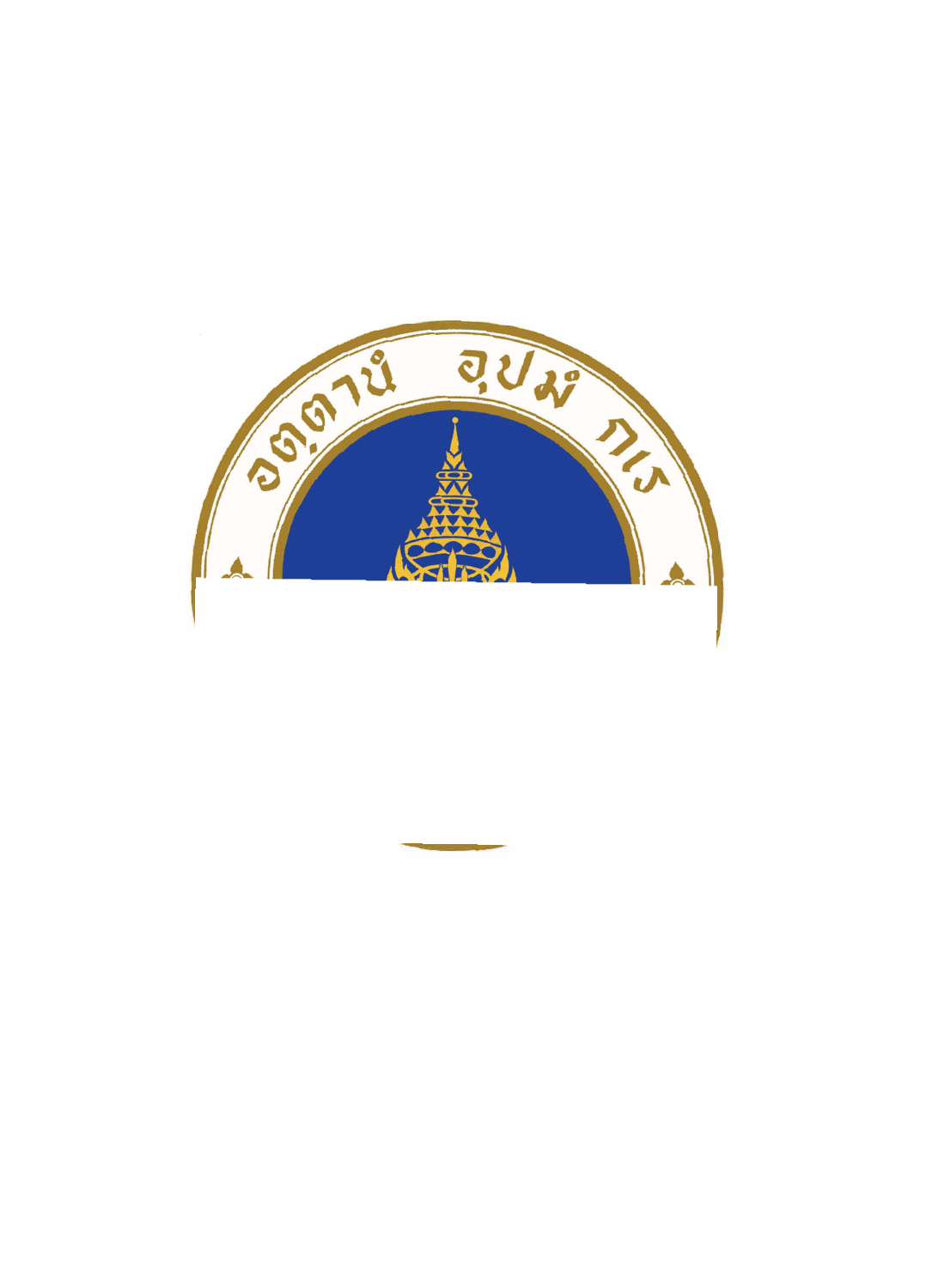The significant associations between performance of VHVs and the independent variables (age group, knowledge, social support, all categories of social support, source support from local leaders, neighbors, health center staff and VHVs' club) are shown in Table 5. The result showed that the highest proportion of high performance on TB prevention (62.50%) was in the age ranging from 45 to 54 years group, while the lowest was in the age less than 35 years. There was found age group significantly associated with performance of VHVs (*p-value*=0.025). The knowledge on TB prevention of VHVs revealed that 59.22 percent of those who had good level of knowledge on TB prevention, had high performance, while 84.62 percent of those who had poor knowledge, had high performance. There was found knowledge significantly associated with performance of VHVs (*p-value*=0.029). The result of social

support identified that VHVs who had high social support, had high level of performance with 62.66 percent, compared to those who had moderate and low level of social support (40.32% and 16.67% respectively). The result also revealed significantly associated between social support and performance of VHVs (*p-value* < 0.001). With regard to all categories of social support, it showed that VHVs who had higher level of social support, more likely had high performance, and significant association were found with performance of VHVs including emotional support (*p-value*=0.012), informational support (*p-value*=0.030), and instrumental support (*p-value*<0.001). In addition, the support from local leaders and health center staff were found a significant association with performance of VHVs (*p-value*<0.001), followed by neighbors (*p-value*=0.006), and VHVs' club (*p-value* =0.009).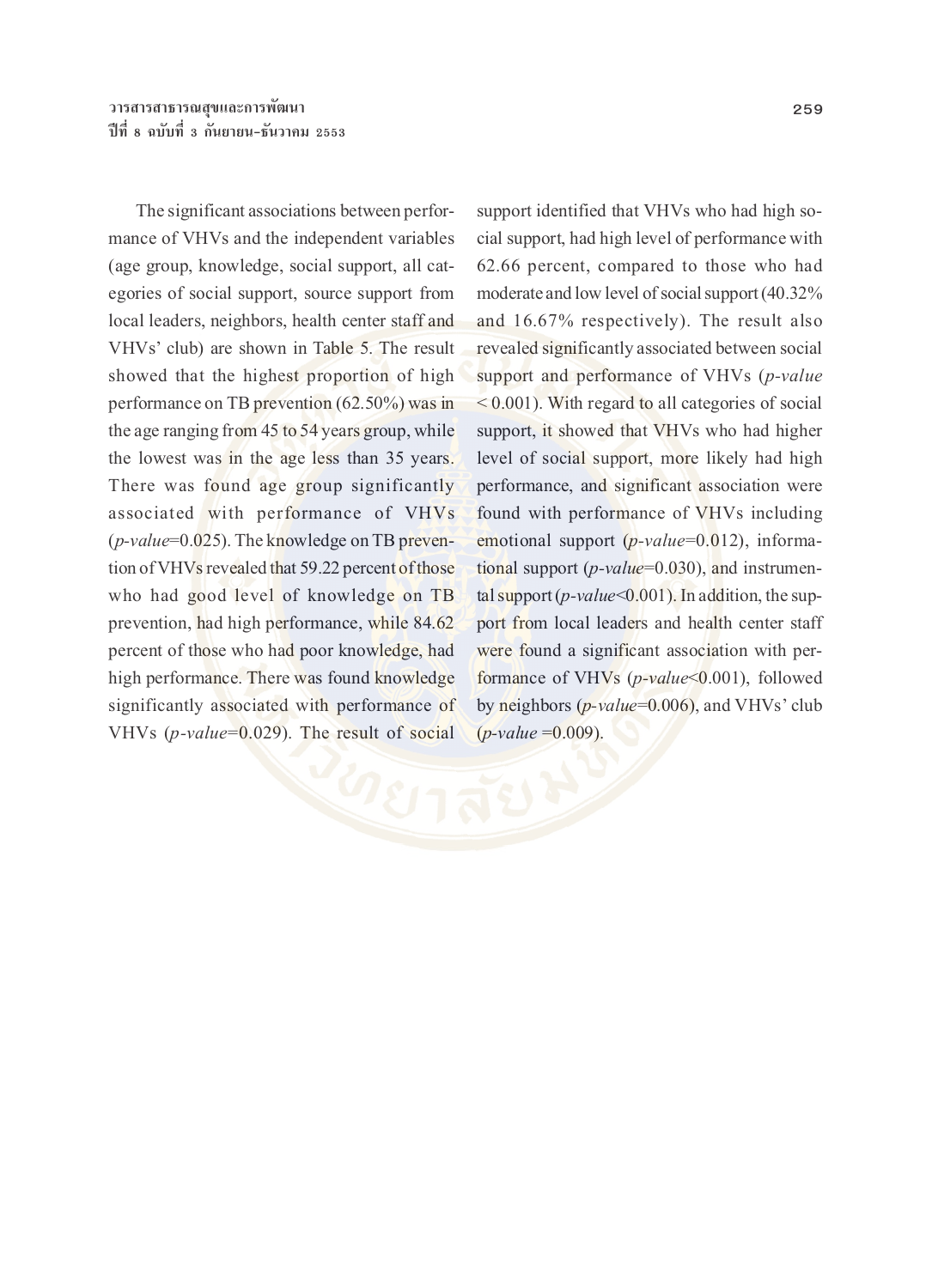| <b>Variables</b>                  | <b>High</b><br>Low |             |          |             |
|-----------------------------------|--------------------|-------------|----------|-------------|
|                                   | performance        | performance | $\chi^2$ | $p$ -value  |
| Age group (years)                 | $(n=178)$          | $(n=137)$   | 9.319    | $0.025*$    |
| $<$ 35                            | 39.22              | 60.78       |          |             |
| $35 - 44$                         | 60.94              | 39.06       |          |             |
| $45 - 54$                         | 62.50              | 37.50       |          |             |
| $> 54$                            | 50.00              | 50.00       |          |             |
| <b>Knowledge on TB prevention</b> |                    |             | 7.107    | $0.029*$    |
| Good                              | 59.22              | 40.78       |          |             |
| Moderate                          | 49.59              | 50.41       |          |             |
| Poor                              | 84.62              | 15.38       |          |             |
| Perception                        |                    |             | 0.029    | 0.866       |
| High                              | 56.82              | 48.18       |          |             |
| Moderate                          | 55.79              | 44.21       |          |             |
| <b>Social support</b>             |                    |             | 18.065   | $<0.001***$ |
| High                              | 62.66              | 37.34       |          |             |
| Moderate                          | 40.32              | 59.68       |          |             |
| Low                               | 16.67              | 83.33       |          |             |
| <b>Emotional support</b>          |                    |             | 8.810    | $0.012*$    |
| High                              | 59.92              | 40.08       |          |             |
| Moderate                          | 35.00              | 65.00       |          |             |
| Low                               | 53.83              | 46.15       |          |             |
| <b>Informational support</b>      |                    |             | 7.014    | $0.030*$    |
| High                              | 60.58              | 39.42       |          |             |
| Moderate                          | 42.37              | 57.63       |          |             |
| Low                               | 46.67              | 53.33       |          |             |
| <b>Instrumental support</b>       |                    |             | 25.511   | $<0.001***$ |
| High                              | 71.94              | 28.06       |          |             |
| Moderate                          | 35.29              | 64.71       |          |             |
| Low                               | 46.48              | 53.52       |          |             |

**Table 5** Factors significantly associated with performance of VHVs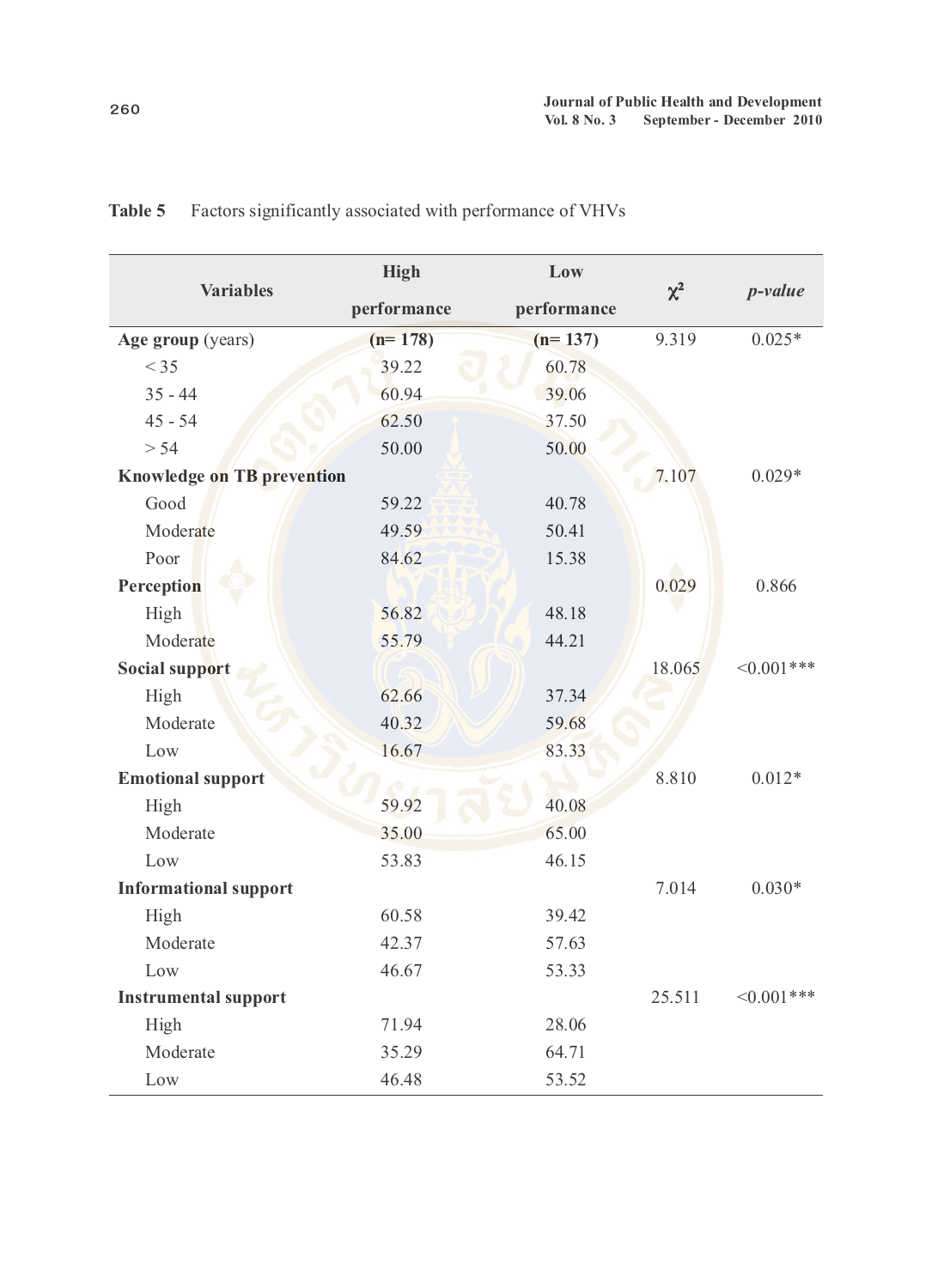| <b>Variables</b>           | <b>High</b> | Low         | $\chi^2$ |                  |
|----------------------------|-------------|-------------|----------|------------------|
|                            | performance | performance |          | $p$ -value       |
| <b>Local leaders</b>       |             |             | 15.192   | $\leq 0.001$ *** |
| Received                   | 60.36       | 39.64       |          |                  |
| Not received               | 25.71       | 74.29       |          |                  |
| <b>Neighbors</b>           |             |             | 7.693    | $0.006**$        |
| Received                   | 59.42       | 40.58       |          |                  |
| Not received               | 35.90       | 64.10       |          |                  |
| <b>Health center staff</b> |             |             | 16.082   | $\leq 0.001$ *** |
| Received                   | 69.70       | 30.30       |          |                  |
| Not received               | 46.99       | 53.01       |          |                  |
| VHVs' club                 |             |             | 6.872    | $0.009**$        |
| Received                   | 61.72       | 38.28       |          |                  |
| Not received               | 46.23       | 53.77       |          |                  |

# Table 5 Factors significantly associated with performance of VHVs (cont.)

\* Significant at *p-value* < 0.05

\*\* Significant at *p-value* < 0.01

\*\*\* Significant at *p-value* < 0.001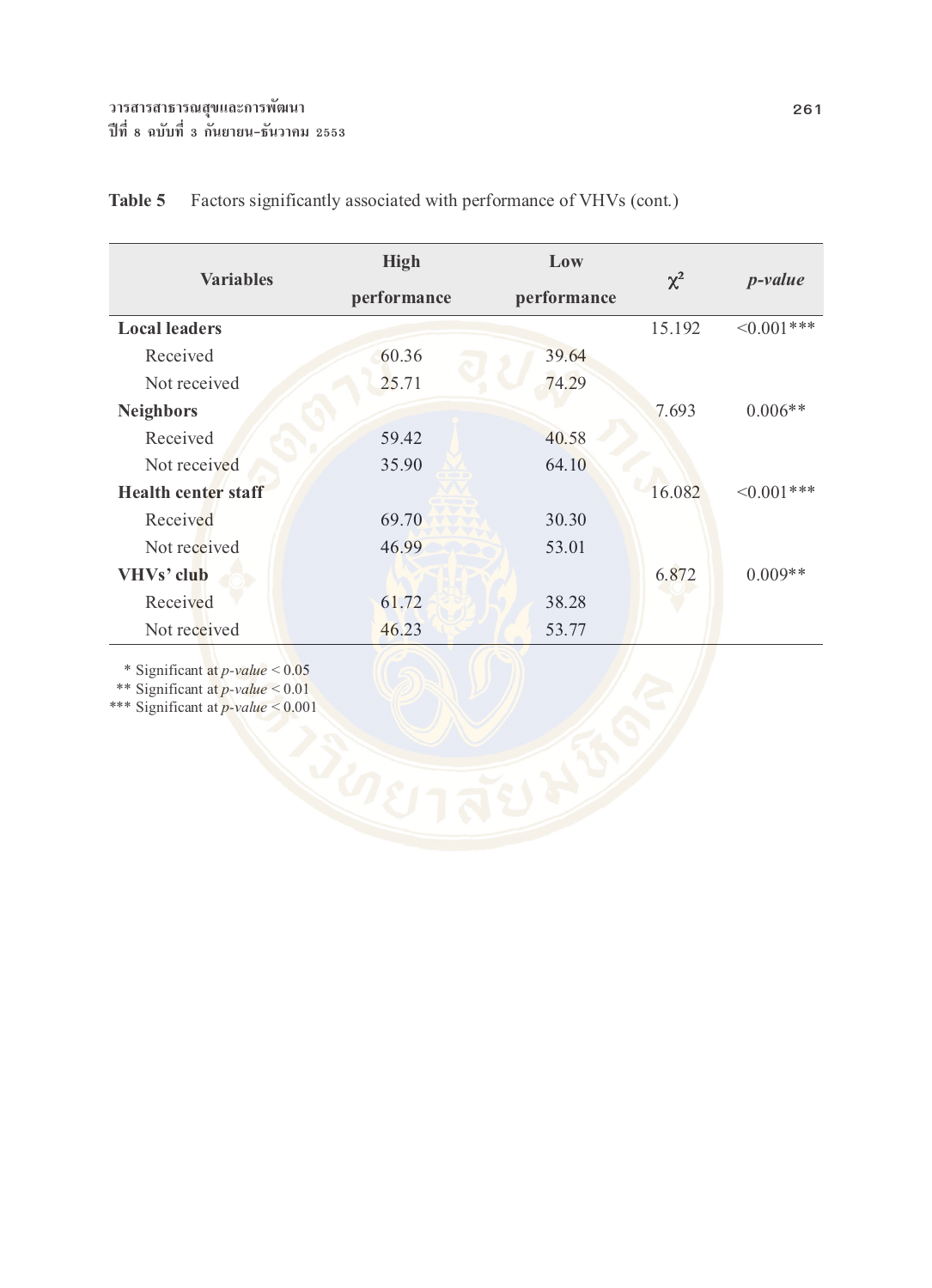#### **DISCUSSION**

In this study revealed that slightly over one-half percentage of VHVs had high performance. Some performances have been done sometimes due to VHVs works not only in TB prevention activities, but also in several other fields of public health program. However, the proportion of high performance of VHVs in this study was lower than the results from previous studies.<sup>5-7</sup> The difference results might be that the previous studies did in the difference problem as well as the studying area.

Considering the roles of VHVs, each roles for TB prevention had been performed by VHVs more than 85 percent, and the role which VHVs had the most performing (97.46%) was to advise the group of TB suspected cases for TB examination and sending sputum collection to health center, while the least was to coordinate with health center (86.67%). It might be that they were quite understand about TB prevention process and concerned to public consciousness of their communities. This is supported by the result of knowledge that found VHVs had good knowledge level (56.83%).

Of the seven socio-demographic variables, only age group was identified as significantly associated with performance of VHVs. It might be explained that mature in age of VHVs was an important factors in determining their performance due to the old ones tend to have more experience and more influential as well as responsibility. Many previous studies<sup>10-11</sup> identified significant association between age group and performance of VHVs.

Regarding knowledge on TB prevention revealed slightly over one-half (56.83%) of VHVs had good knowledge level on TB prevention, while 4.13 percent had poor level of knowledge. In addition, the result found that there was significantly associated between knowledge and performance of VHVs. This result was similar to the result of Kongsap  $S^5$ , that showed a significant association between knowledge on dengue haemorrhagic fever and prevention and performance of VHVs. Considering in details of VHVs' knowledge, most of VHVs had good knowledge about TB prevention, in terms of people are able to prevent from TB by advising TB patients to cover their mouths while coughing (97.14%). However, the least knowledge about TB prevention (36.19%), was to advise children under 5 years take some TB drugs when one of family members is diagnosed with TB. This reason might be that VHVs were not familiar with this process which mostly tended to operate by health personnel, and the VHVs might be likely think about the Expand Program Immunization (EPI) when mentioned to children under 5 years had illness.

With regard to perception, it showed that 69.84 percent of VHVs had high level of perception towards TB prevention, while 30.16 percent of them had moderate perception. The result no found significantly associated between perception of TB prevention and performance of VHVs. It was similar to the result of Piedad V.11 that showed no significantly associated between the sense of volunteerism and perfor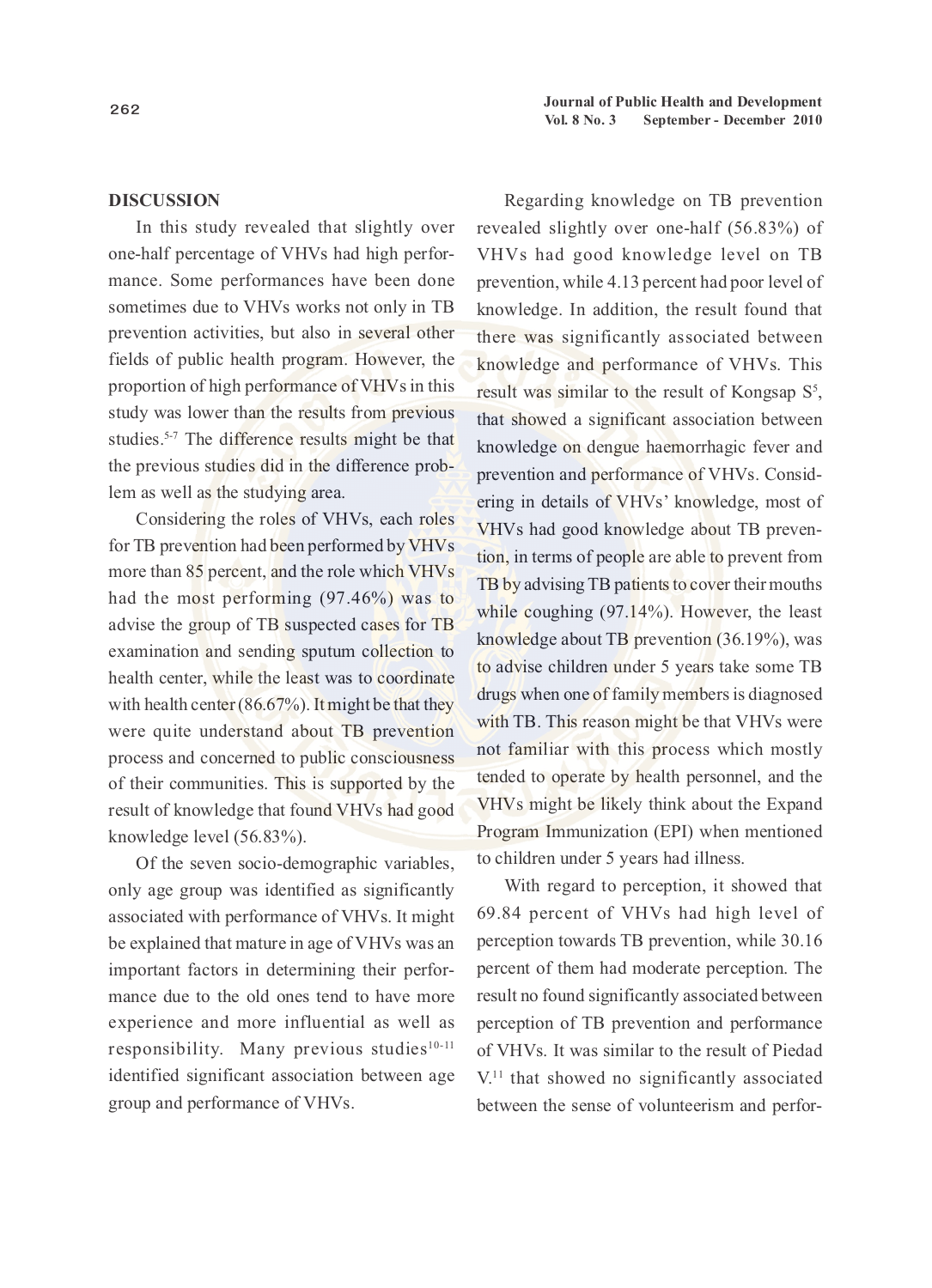mance of VHVs. VHVs had strongly agreed on improving the understanding of people (46.98%) at more percentage than changing attitude (24.44%) and changing behavior (23.81%). This might be that improving the understanding about TB was easiest activity on TB program whereas, changing behavior and changing attitude were accounted to be difficult and may take long time to success.

With respect to social support, the result found that majority of VHVs (76.51%) had high level of social support, while a few of them (3.81%) had low level of social support. Of the three categories of social support, emotional support was relatively high support for respondents (83.17%), followed by informational support (76.51%), while instrumental support (44.13%). A significant association was identified between social support and performance of VHVs. The result was similar to the study of Ketsophapong B.<sup>7</sup>, that there was significantly associated between overall social support and performance of VHVs, and the study of Kaori S.<sup>12</sup> showed significantly associated between performance of peer educators and each category of social support. These reasons might be that emotional support was accounted to be importance feeling, and it was supported by family members, local leaders, neighbors, VHVs' club and health center staff. In addition, emotional support was relatively less expensive quite easier to get it, especially in Thailand culture. In terms of categories by source of social support, the

support from local leaders, neighbors, health center staff and VHVs' club were also found significantly associated with performance of VHVs. These reasons might be that VHVs were the member of community and were very closely relationship with local leaders, neighbors, health center staff and VHVs' club, as well as most people in the village always appreciated on their dedication working in the community.

### **RECOMMENDATIONS**

Based on the findings of this research, the recommendations were that VHVs should be encouraged to improve their knowledge about TB prevention by providing regular refresher training. The contents of training course should focus more on eliminating TB germs by opening doors/windows in houses during the daytime, especially in houses with a TB patient, providing more knowledge regarding parents who had children under 5 years to take some TB drugs due to likely a chance to get TB if one family member is diagnosed with TB. Giving feedback comments concerning VHVs working, as well as sharing experience among VHVs were also recommended. Social support should be more encouragement, especially the support from family members. Although VHVs were able to conduct perfectly on their activities, however instrumental support should be paid more attention namely: TB material support and some incentive.